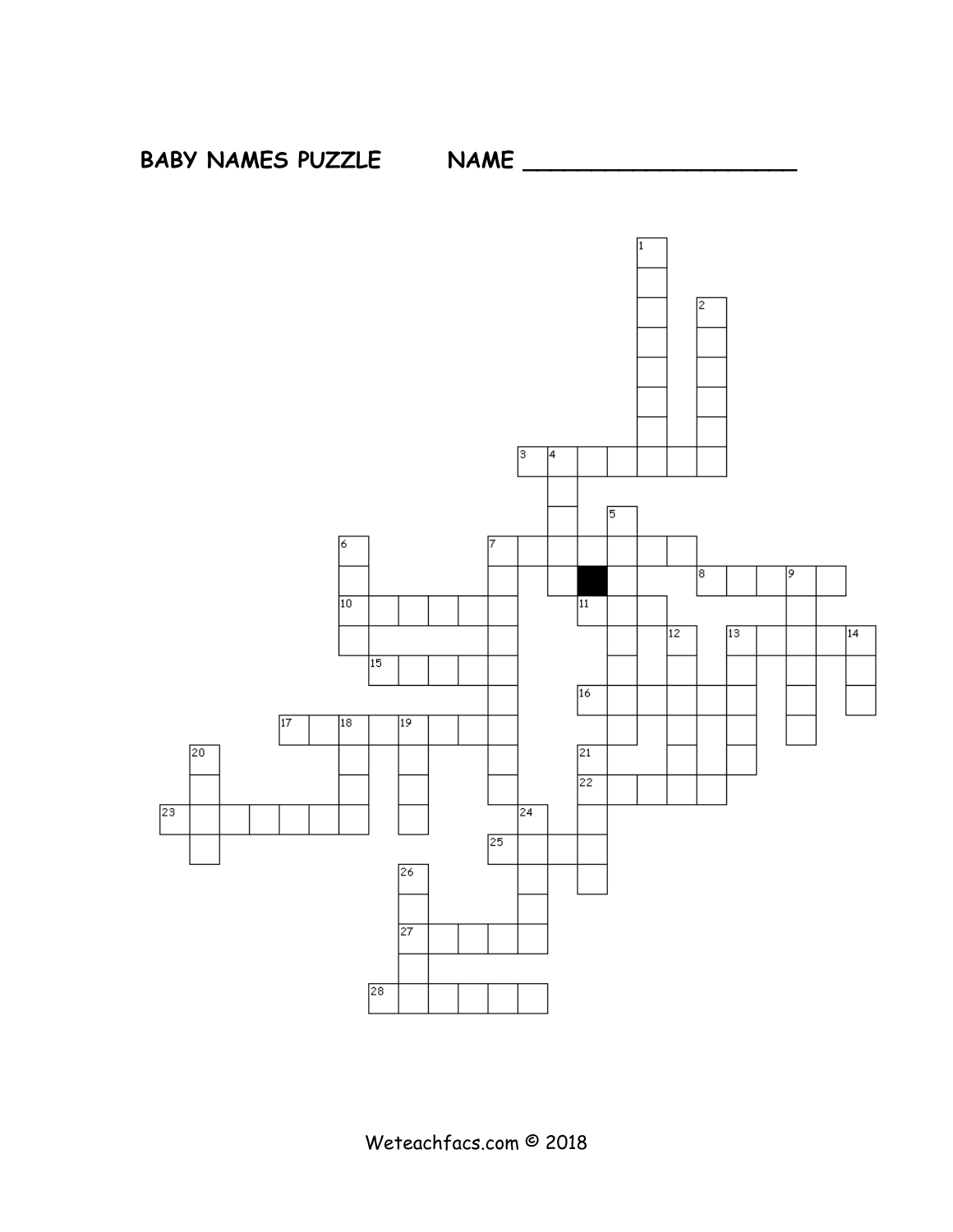Across

- 3. Avenue in New York
- 7. The windy city
- 8. Part of a book
- 10. Stream
- 11. Play mother \_\_\_\_\_ I
- 13. Visit the Eiffel Tower
- 15. Fruit found in trees
- 16. South \_\_\_\_\_\_\_\_\_
- 17. North and South
- 22. A light rain
- 23. Exotic tropical plant
- 25. The 6th month
- 27. Dirt in the air
- 28. City in Texas

Down

- 1. Type of car
- 2. Fall
- 4. Showers
- 5. City in Georgia
- 6. Eat at\_\_\_\_\_\_\_\_ Tuesday's
- 7. Big city in Ohio
- 9. Deep red mineral
- 12. Another name for purple
- 13. Gem made from oysters
- 14. \_\_\_\_\_\_\_\_\_\_diving
- 18 Flower of romance
- 19. Of the valley
- 20. \_\_\_\_ark has two of each animal
- 21. Brownish color gem
- 24. A bright, warm day
- 26. The capital is New Delhi